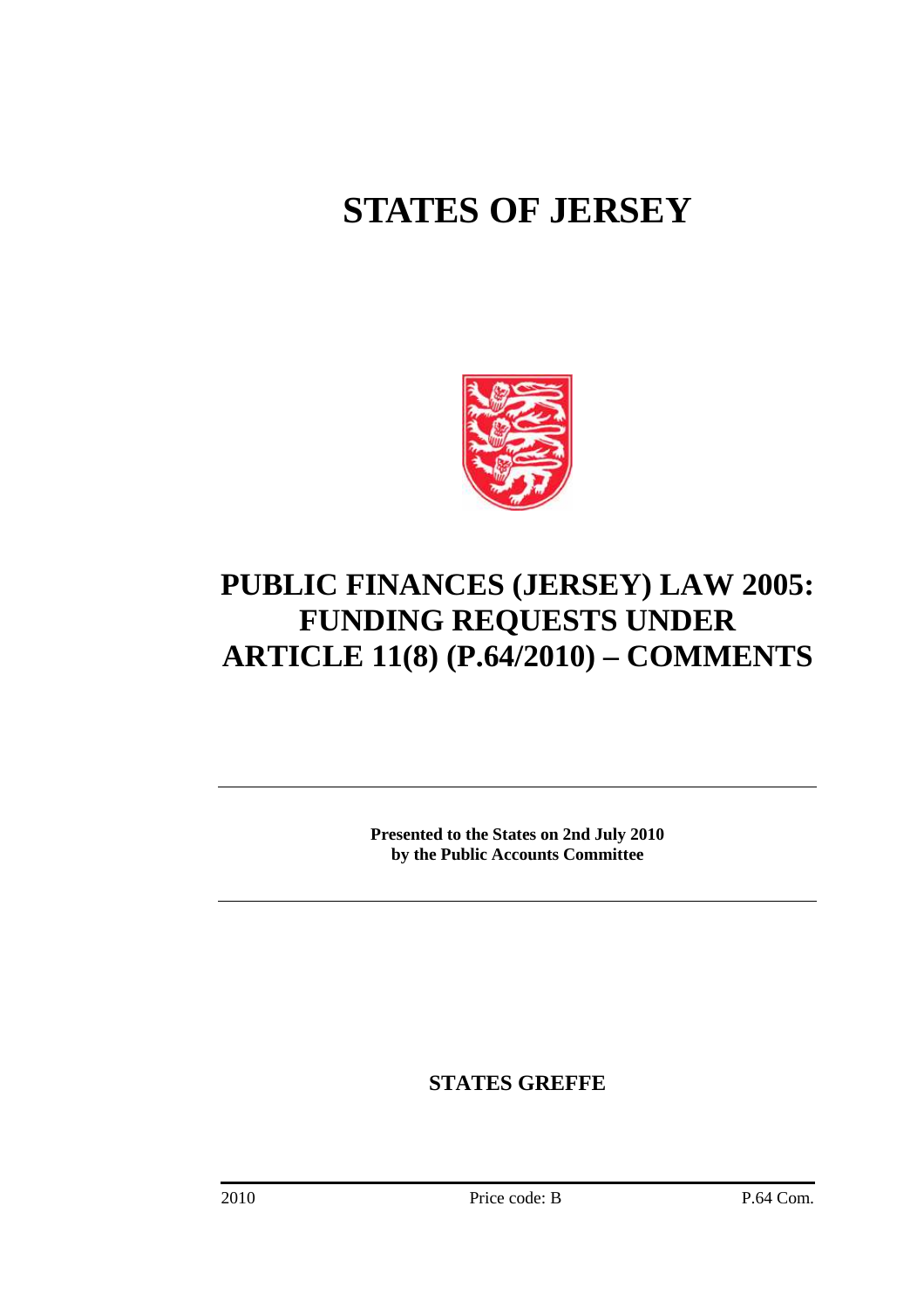# **COMMENTS**

# *Court and Case costs*

There is absolutely no doubt that the States have failed to control these costs, however the real question is whether control is possible. H.M. Attorney General would probably argue that it is his duty to make decisions irrespective of costs; and that it is in the Island's interests to bear the costs. The States have survived because the 2 confiscation funds have provided a cushion so that costs could be incurred without impacting States' public budgets.

The view of the PAC is that –

- (1) The Island has to accept that to be a credible jurisdiction the Island must bear costs of this sort – and they are likely to be unpredictable.
- (2) If the Confiscation Funds cannot cover the risk that in any year the actual costs will be greater than the budget, then there should be a contingency budget that the Minister for Treasury and Resources can release as required.
- (3) Whether the extra provision to cover this in P.64/2010 is sufficient is not an exact calculation.
- (4) None of this implies that micro-controls are currently acceptable i.e. there may still be a question whether the Law Officers and others are controlling cost on individual cases adequately. This has been difficult to test in the past because the Attorney General always says that he should be free to make whatever choice of advocates and others he thinks appropriate. The PAC has investigated whether proper procurement processes were followed in the appointment of the lawyer selected in one high-profile case, and initial indications are not encouraging.
- (5) A Finance and Economics Audit Committee report in December 2003 concluded that the increase in Court and Case costs since 1998 was caused by a combination of unpredictably large cases and a lack of budgetary constraints. The report made a number of recommendations to control expenditure through greater budgetary discipline, introducing performance measurement and making better use of competitive tendering.
- (6) Those dealing with Court and Case costs should to be able to demonstrate that lessons have been learnt and standards of case management improved since the National Audit Office Report in 2005 made recommendations into the legal costs and charges incurred by the public in the Le Pas case. This report found that "more effective arrangements are needed in the procurement of professional services to ensure the costs incurred are necessary, relevant and reasonable" and that "savings could be made by a better, more robust management of professional service providers and by exercising closer and tighter control over costs and payments."<sup>1</sup>

 $\overline{a}$ 1 States of Jersey: Independent Investigation into Court and Case Costs. Report by the National Audit Office November 2005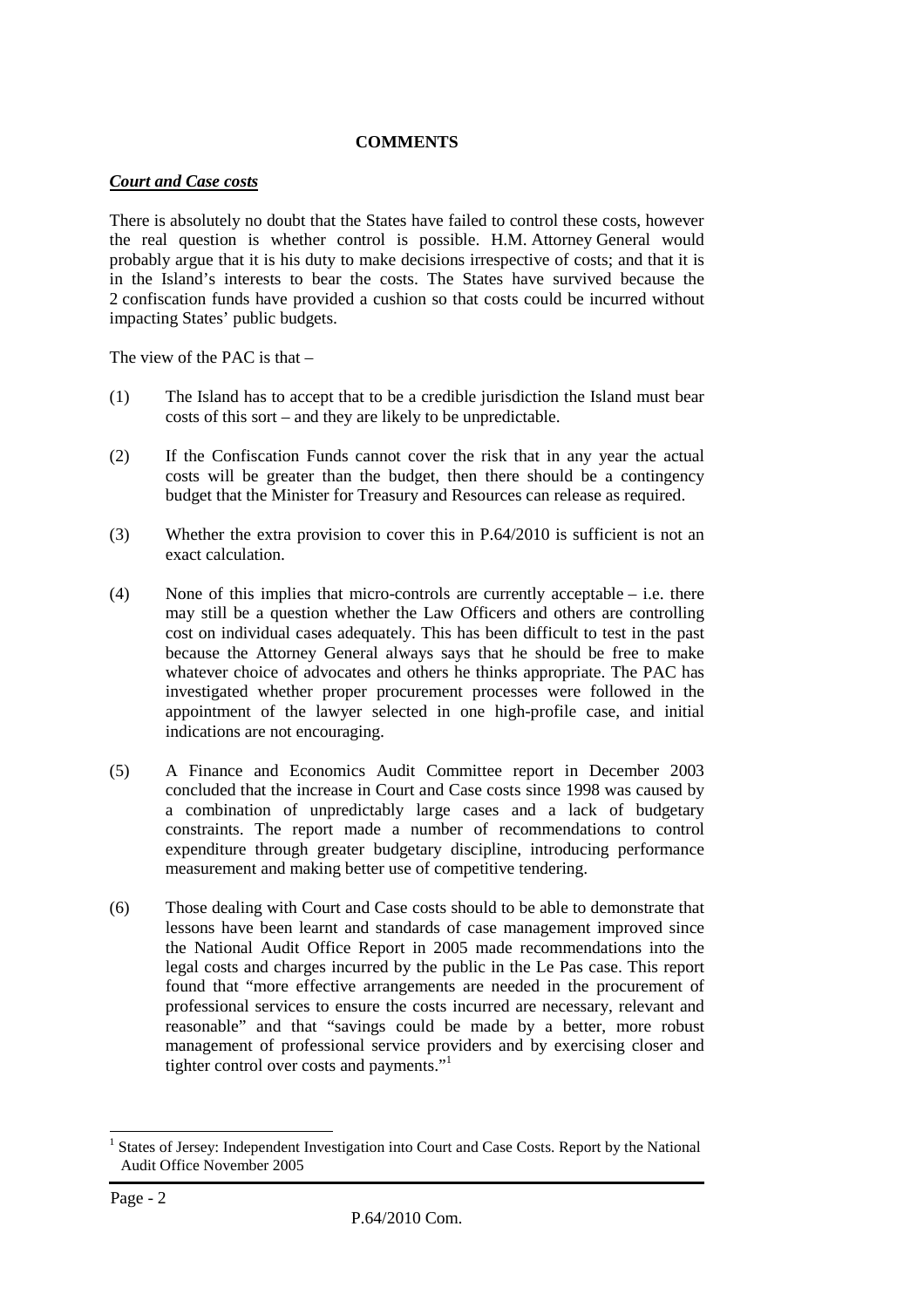Through this comment the PAC wish to formally ask the Minister for Treasury and Resources whether he believes this aspect of control is sufficient. The Committee notes that this is a more specific question than the review of legal costs mentioned on page 4 of P.64/2010 – which will include a wide range of legal costs beyond those which have caused the problem identified by P.64/2010. The Viscount's Department's forecasting looks woeful – and may require specific attention (see page 4 of P.64/2010 – estimate of £4.769 million compared with a budget of £1.756 million).

# *Voluntary Redundancy (VR)*

The Report is correct – a scheme is required. However, it will be required as a part of the CSR process and its costs should really be set against the CSR outcome: i.e. whether the Minister achieves his CSR target should be assessed by looking at the net benefit of the CSR outcome. The effect of P.64/2010 is that the cost of VR will be treated independently of the CSR process and the PAC fears that the outcome of CSR will therefore be judged without taking account of all the relevant costs. This seems reinforced by the comments on page 8 of P.64/2010 which suggests that VR will be a free good for individual departments rather than a cost. The PAC is keen to ensure that VR is justified in terms of pay back – i.e. departments should be made to establish that any particular VR pays for itself within a period – i.e. savings should be contrasted with the cost. Little detail of this process is given in the Report.

Previous PAC investigations have shown that historically the States have been very generous in VR packages. If the Minister is right to think that a CSR is necessary, it would be right to look again at the generosity of the VR scheme. The basic terms are set out on page 8 of P.64/2010.

# *Procurement*

The PAC is in the middle of a review on Procurement and the approach outlined in the Report looks reasonable. However, this is another example of increasing costs to save costs – the costs ought to be set against the benefits of the CSR process.

# *Accounting Officers*

The PAC are uncomfortable about the comment on page 6 of  $P.64/2010 - \ldots$  the Accounting Officers concerned will continue to overspend available budgets which is a breach of the Public Finances Law . . .'

Elsewhere the paper says that drawdowns of funds will be tightly controlled (page 5 of P.64/2010). Have they not been tightly controlling such drawdowns? If they are tightly controlling – how could the breach of Public Finances Law occur as warned on page 6 of P.64/2010? Perhaps the Minister for Treasury and Resources could clarify.

# *C&AG Report (R.96/2007)*

The PAC note it has taken them 3 years to implement the recommendation of the C&AG and conclude that they are only doing so now because the Confiscation Funds have been exhausted (see page 4 of P.64/2010).

In order to assist debate, the PAC hereby reproduces comments previously made in respect of Court and Case costs and Procurement.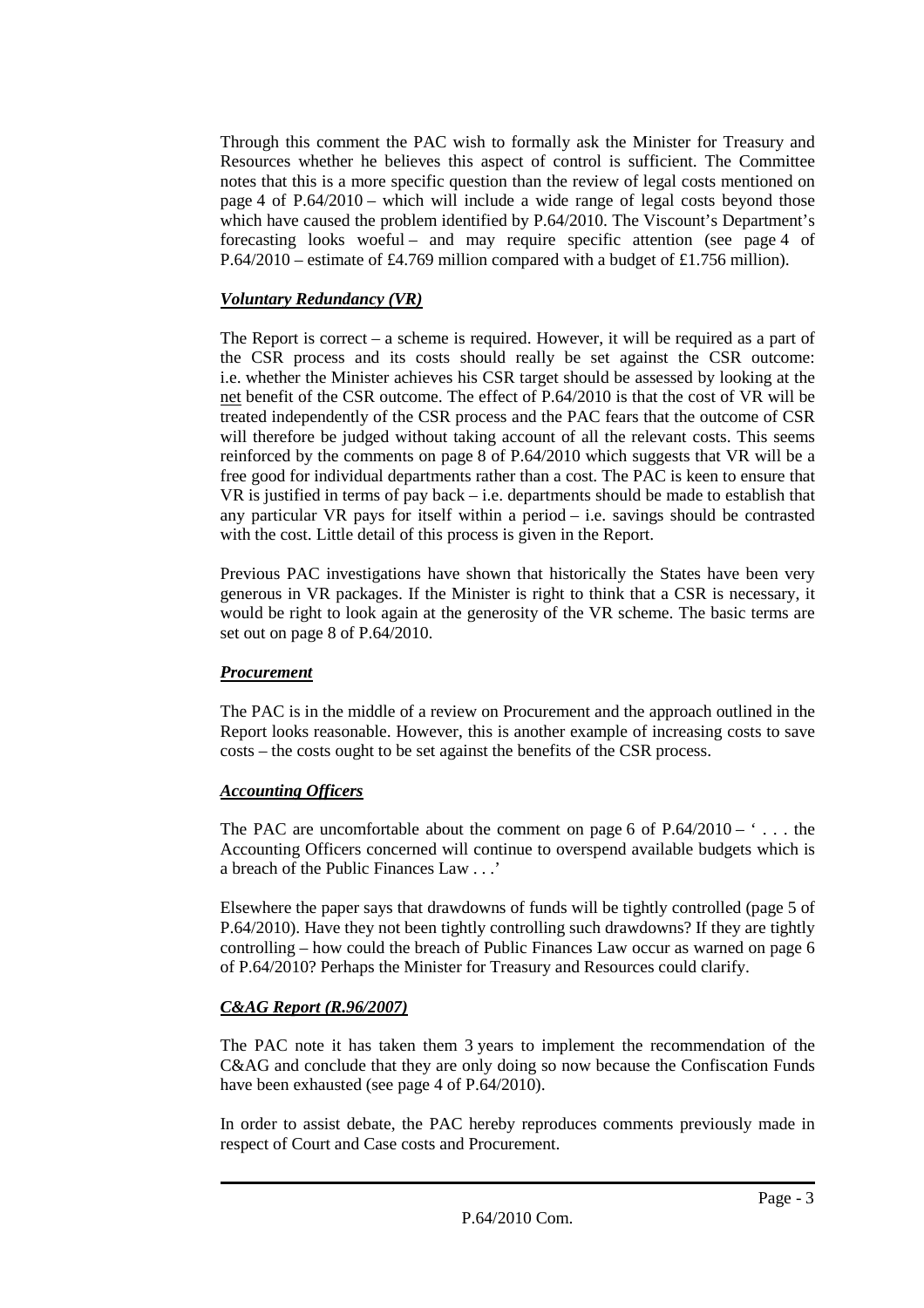# *Key Findings and Recommendations made by the PAC regarding Court and Case costs in P.A.C.1/2010:*

# **KEY FINDING**

Court and Case costs are an unpredictable and volatile drain on taxpayers' money. Therefore, this expenditure cannot be budgeted for. However, these costs can present a significant financial risk for a small island community and their volatility makes prudent financial management difficult.

# **RECOMMENDATION**

Prosecution costs in the Magistrates Court should be recovered on an 'ability to pay' basis. A more holistic approach to court costs needs to be undertaken as matters such as legal aid provision need to be taken into account. The PAC recommends that the Judiciary undertakes an internal review of its funding requirements and looks towards the commerciality of all functions provided.

#### **Key Findings and recommendations made in P.A.C.2/2010 (States Spending Review) re: procurement (in H&SS)**

#### **KEY FINDING**

There is significant overspending due to an over reliance on locum staff, and problems within the recruiting process.

#### **KEY FINDING**

One of the reasons for believing that substantial procurement savings might be available was that the Department had issued a very large number of States purchasing cards. This indicates that many items are purchased on a piecemeal basis rather than by means of general contracts – where terms can be controlled.

#### **RECOMMENDATION**

The Procurement Manager at Treasury and Resources should be given overarching control over all HSS procurement functions.

#### **KEY FINDING**

While the PAC anticipates that savings will flow from the centralisation of IS under Chief Ministers, it is troubled that the savings mentioned above are promises for the future and that the above technology is not already in place. Installing and implementing ICT systems is only part of the picture. It appears that the rationale for procurement in this area has been simplistically based on the purchase of equipment, without consideration of the process design which will allow staff to use it properly.

#### **KEY FINDING**

The PAC are heartened to note the efforts made to buy as a consortium.

#### **RECOMMENDATION**

More efforts should be made to co-operate with Guernsey in Health. The PAC recommends that potential avenues for making savings via joint purchases be thoroughly explored.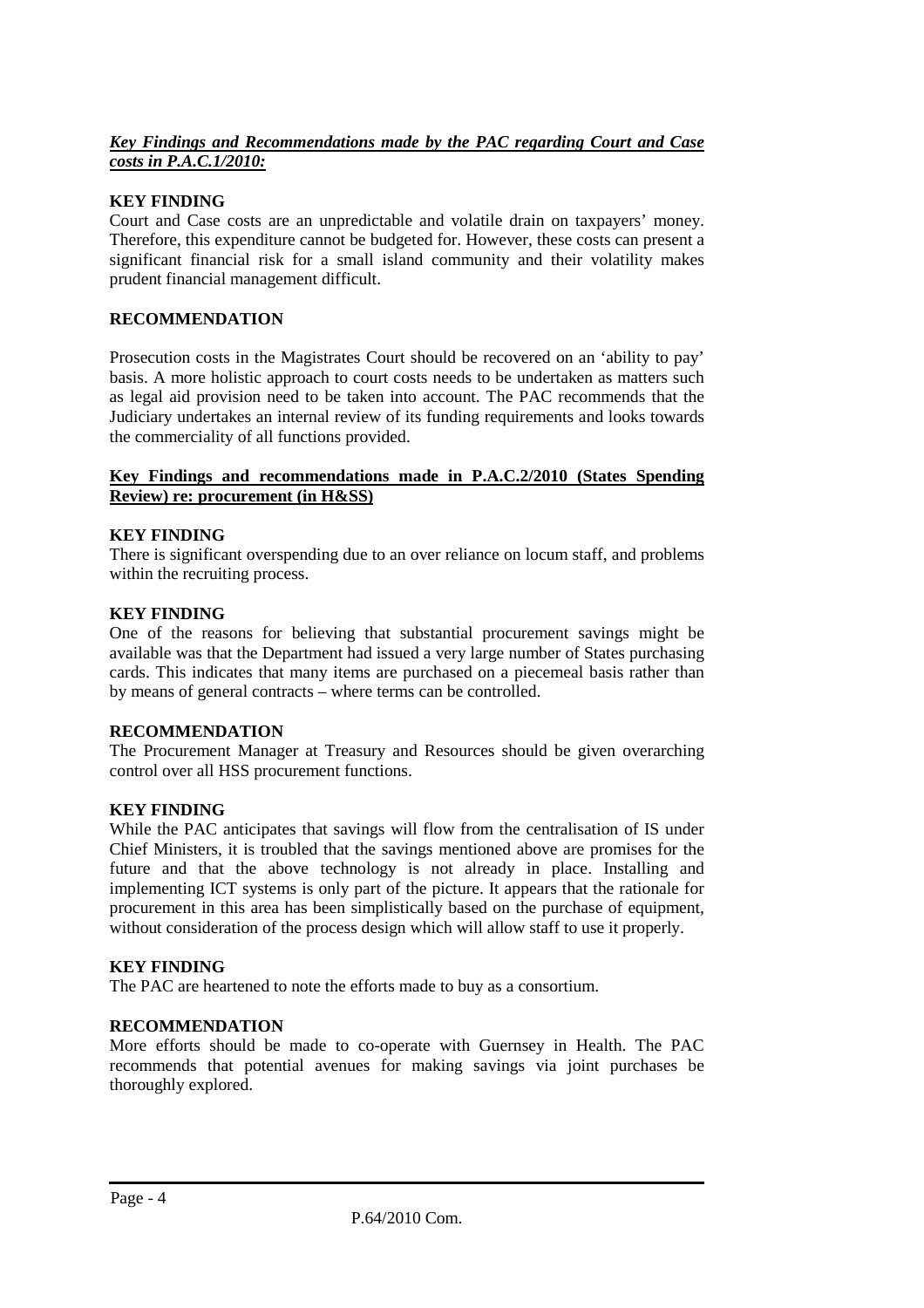# *Procurement of legal aid*

The Committee is also concerned at the apparent lack of a systematic procurement process regarding legal aid, for example in the case of Curtis Warren.

#### *Comments regarding Procurement by the Comptroller and Auditor General in his report of May 2008 – 'Emerging Issues.'*

**"**The States are in the process of renewing the initiative to achieve reductions in expenditure by improving the States' management of procurement. Although some reductions have already been achieved, there remains much that could be done, as is shown by the inclusion in the departmental reviews of a reference to the possibility of a material reduction in spending by the Department of Health and Social Services. If similar reductions were to be achieved generally within the States, the effect would be a reduction in expenditure that would amount, conservatively, to at least £3 million."

"The corporate initiatives aimed at improving procurement practice have not been followed consistently by all departments"<sup>3</sup>

"It is plain that departments have been able to frustrate corporate initiatives. The experience of the creation of Jersey Property Holdings demonstrates this. As I have mentioned above, departments were not enthusiastic about transferring their properties to JPH although this has now been accomplished: but much later than had been anticipated. Further maintenance budgets proved difficult to transfer. But there are other examples. It has proved difficult to implement straightforward procurement disciplines through all departments."<sup>4</sup>

#### *The C&AG's proposal for procurement in H&SS:*

#### **"Management of procurement**

| Amount            | £800,000        |
|-------------------|-----------------|
| Timing            | Medium-term     |
| Type of reduction | Efficiency      |
| Certainty         | Not speculative |

App. 3–18. The department should establish a centralised procurement function with a view to achieving savings though a more rigorous approach to purchasing. The department already purchases drugs through a main land consortium but reductions could be achieved by extending good procurement practice to other areas of purchasing.<sup>5</sup>

**The PAC is extremely concerned that 2 years on from issues raised in the C&AG's report above, progress in procurement still appears extremely slow, with hundreds of purchase cards still in circulation, and a lack of centralised and consistent procurement system still evident. The PAC shall be investigating this matter closely and publicising its findings.** 

 $\overline{a}$ 

<sup>&</sup>lt;sup>2</sup> Emerging issues, report by the C&AG May 2008 page 13

<sup>&</sup>lt;sup>3</sup> Emerging issues, report by the C&AG May 2008 page 25

<sup>&</sup>lt;sup>4</sup> Emerging issues, report by the C&AG May 2008 page 25

 $5$  Emerging issues, report by the C&AG May 2008 page 41